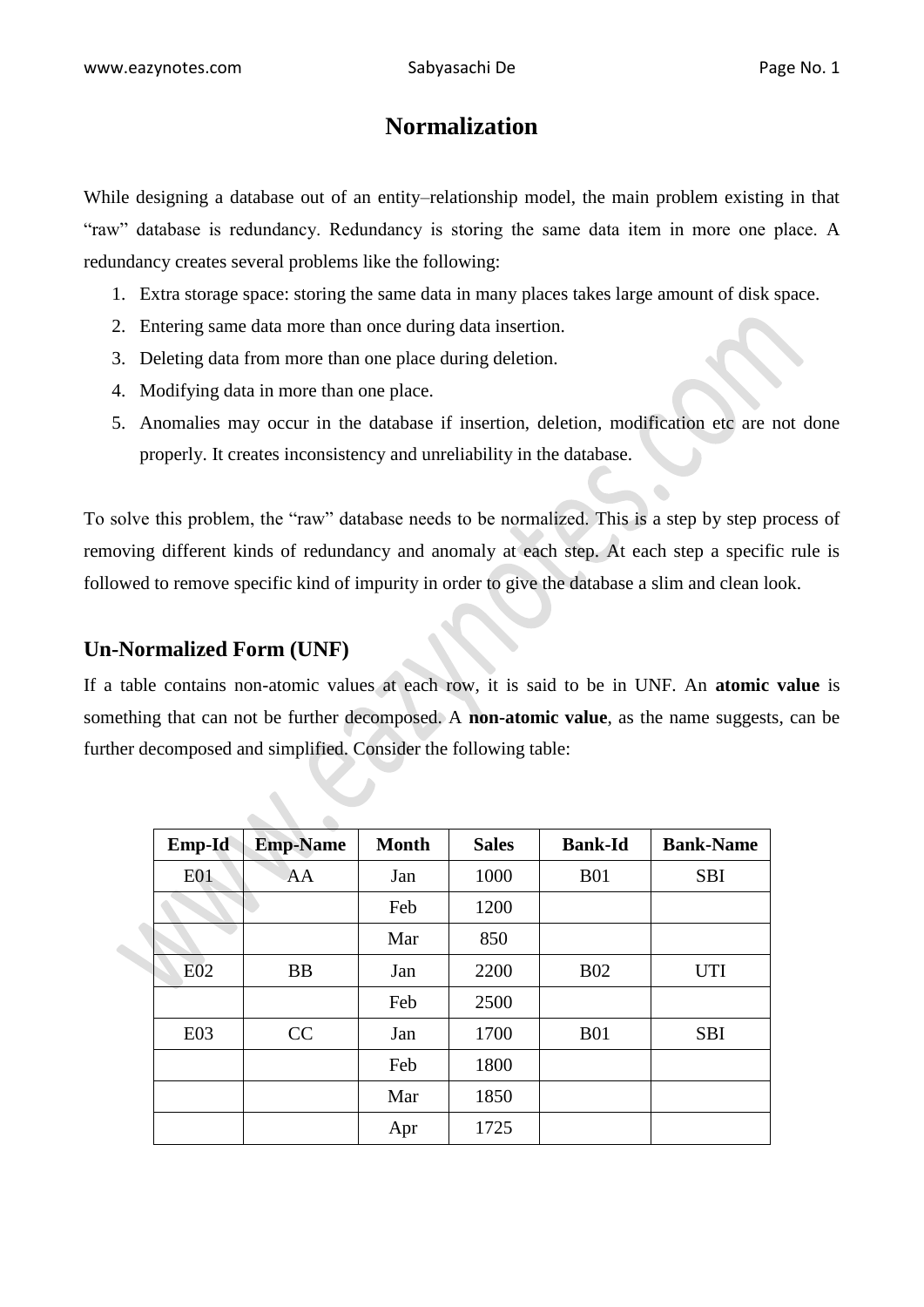In the sample table above, there are multiple occurrences of rows under each key Emp-Id. Although considered to be the primary key, Emp-Id cannot give us the unique identification facility for any single row. Further, each primary key points to a variable length record (3 for E01, 2 for E02 and 4 for E03).

## **First Normal Form (1NF)**

A relation is said to be in 1NF if it contains no non-atomic values and each row can provide a unique combination of values. The above table in UNF can be processed to create the following table in 1NF.

| Emp-Id          | <b>Emp-Name</b> | Month | <b>Sales</b> | <b>Bank-Id</b> | <b>Bank-Name</b> |
|-----------------|-----------------|-------|--------------|----------------|------------------|
| E <sub>01</sub> | AA              | Jan   | 1000         | <b>B01</b>     | <b>SBI</b>       |
| E <sub>01</sub> | AA              | Feb   | 1200         | <b>B01</b>     | <b>SBI</b>       |
| E <sub>01</sub> | AA              | Mar   | 850          | <b>B01</b>     | <b>SBI</b>       |
| E02             | <b>BB</b>       | Jan   | 2200         | <b>B02</b>     | <b>UTI</b>       |
| E02             | <b>BB</b>       | Feb   | 2500         | <b>B02</b>     | <b>UTI</b>       |
| E <sub>03</sub> | CC              | Jan   | 1700         | <b>B01</b>     | <b>SBI</b>       |
| E03             | CC              | Feb   | 1800         | <b>B01</b>     | <b>SBI</b>       |
| E03             | CC              | Mar   | 1850         | <b>B01</b>     | <b>SBI</b>       |
| E03             | CC              | Apr   | 1725         | <b>B01</b>     | <b>SBI</b>       |

As you can see now, each row contains unique combination of values. Unlike in UNF, this relation contains only atomic values, i.e. the rows can not be further decomposed, so the relation is now in 1NF.

### **Second Normal Form (2NF)**

A relation is said to be in 2NF f if it is already in 1NF and each and every attribute fully depends on the primary key of the relation. Speaking inversely, if a table has some attributes which is not dependant on the primary key of that table, then it is not in 2NF.

Let us explain. Emp-Id is the primary key of the above relation. Emp-Name, Month, Sales and Bank-Name all depend upon Emp-Id. But the attribute Bank-Name depends on Bank-Id, which is not the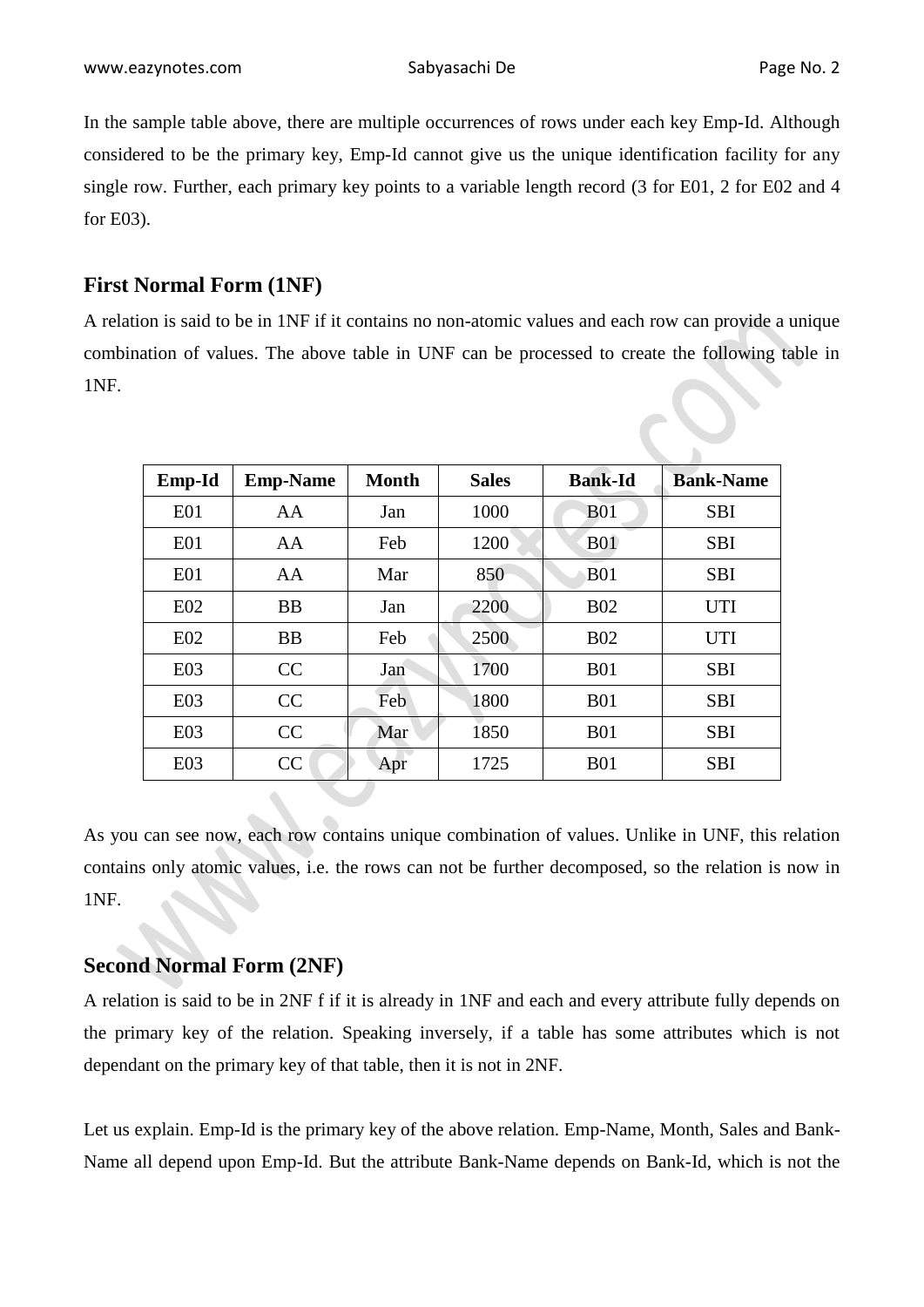| Emp-Id          | <b>Emp-Name</b> | <b>Month</b> | <b>Sales</b> | <b>Bank-Id</b> |
|-----------------|-----------------|--------------|--------------|----------------|
| E01             | AA              | <b>JAN</b>   | 1000         | <b>B01</b>     |
| E01             | AA              | <b>FEB</b>   | 1200         | <b>B01</b>     |
| E <sub>01</sub> | AA              | <b>MAR</b>   | 850          | <b>B01</b>     |
| E02             | <b>BB</b>       | <b>JAN</b>   | 2200         | <b>B02</b>     |
| E02             | <b>BB</b>       | <b>FEB</b>   | 2500         | <b>B02</b>     |
| E03             | CC              | <b>JAN</b>   | 1700         | <b>B01</b>     |
| E03             | CC              | <b>FEB</b>   | 1800         | <b>B01</b>     |
| E03             | CC              | <b>MAR</b>   | 1850         | <b>B01</b>     |
| E03             | CC              | <b>APR</b>   | 1726         | <b>B01</b>     |

primary key of the table. So the table is in 1NF, but not in 2NF. If this position can be removed into another related relation, it would come to 2NF.

| <b>Bank-Id</b> | <b>Bank-Name</b> |
|----------------|------------------|
| <b>B01</b>     | <b>SBI</b>       |
| <b>B02</b>     | UTI              |

After removing the portion into another relation we store lesser amount of data in two relations without any loss information. There is also a significant reduction in redundancy.

## **Third Normal Form (3NF)**

A relation is said to be in 3NF, if it is already in 2NF and there exists no **transitive dependency** in that relation. Speaking inversely, if a table contains transitive dependency, then it is not in 3NF, and the table must be split to bring it into 3NF.

What is a transitive dependency? Within a relation if we see

 $A \rightarrow B$  [B depends on A] And  $B \to C$  [C depends on B] Then we may derive  $A \rightarrow C[C]$  depends on A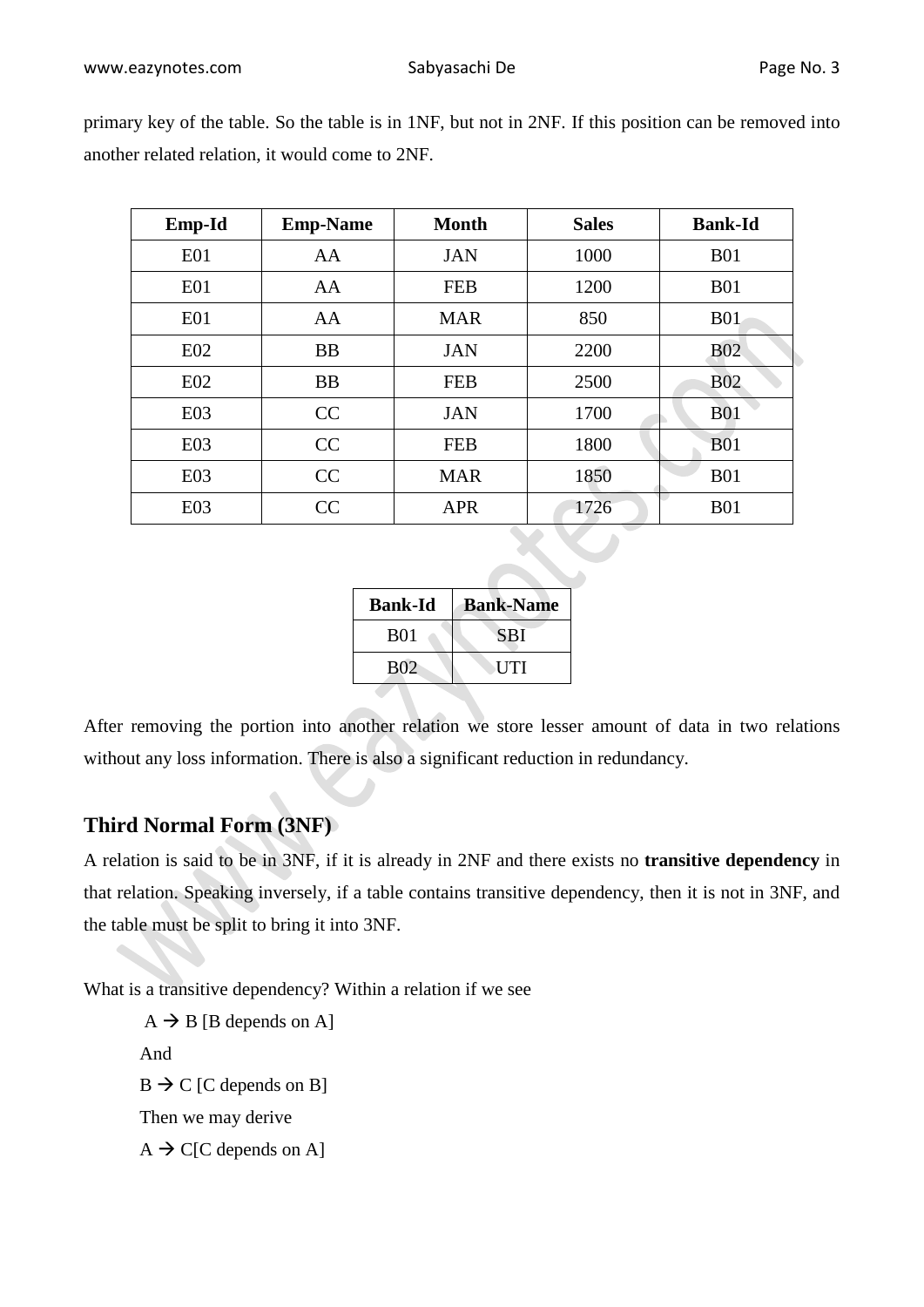Such derived dependencies hold well in most of the situations. For example if we have

 $Roll \rightarrow Marks$ And Marks  $\rightarrow$  Grade Then we may safely derive  $Roll \rightarrow Grade$ .

This third dependency was not originally specified but we have derived it.

**The derived dependency is called a transitive dependency when such dependency becomes improbable**. For example we have been given

 $Roll \rightarrow City$ And  $City \rightarrow STDCode$ 

If we try to derive Roll  $\rightarrow$  STDCode it becomes a transitive dependency, because obviously the STDCode of a city cannot depend on the roll number issued by a school or college. In such a case the relation should be broken into two, each containing one of these two dependencies:

 $Roll \rightarrow City$ And  $City \rightarrow STD code$ 

### **Boyce-Code Normal Form (BCNF)**

A relationship is said to be in BCNF if it is already in 3NF and the left hand side of every dependency is a candidate key. A relation which is in 3NF is almost always in BCNF. These could be same situation when a 3NF relation may not be in BCNF the following conditions are found true.

- 1. The candidate keys are composite.
- 2. There are more than one candidate keys in the relation.
- 3. There are some common attributes in the relation.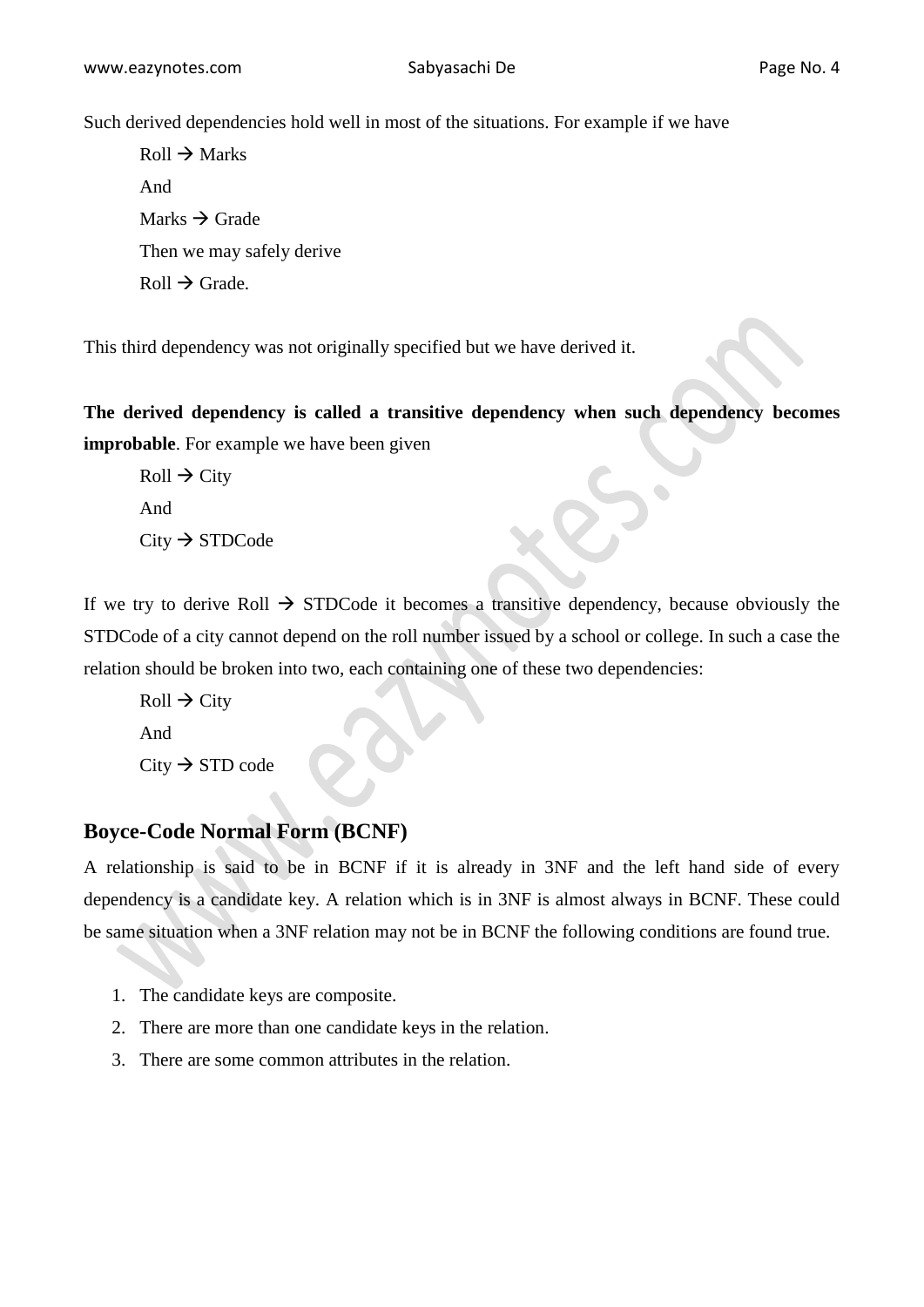| <b>Professor Code</b> | <b>Department</b>  | <b>Head of Dept.</b> | <b>Percent Time</b> |
|-----------------------|--------------------|----------------------|---------------------|
| P1                    | Physics            | Ghosh                | 50                  |
| P1                    | Mathematics        | Krishnan             | 50                  |
| P <sub>2</sub>        | Chemistry          | Rao                  | 25                  |
| P <sub>2</sub>        | Physics            | Ghosh                | 75                  |
| P3                    | <b>Mathematics</b> | Krishnan             | 100                 |

Consider, as an example, the above relation. It is assumed that:

- 1. A professor can work in more than one department
- 2. The percentage of the time he spends in each department is given.
- 3. Each department has only one Head of Department.

The relation diagram for the above relation is given as the following:



The given relation is in 3NF. Observe, however, that the names of Dept. and Head of Dept. are duplicated. Further, if Professor P2 resigns, rows 3 and 4 are deleted. We lose the information that Rao is the Head of Department of Chemistry.

The normalization of the relation is done by creating a new relation for Dept. and Head of Dept. and deleting Head of Dept. form the given relation. The normalized relations are shown in the following.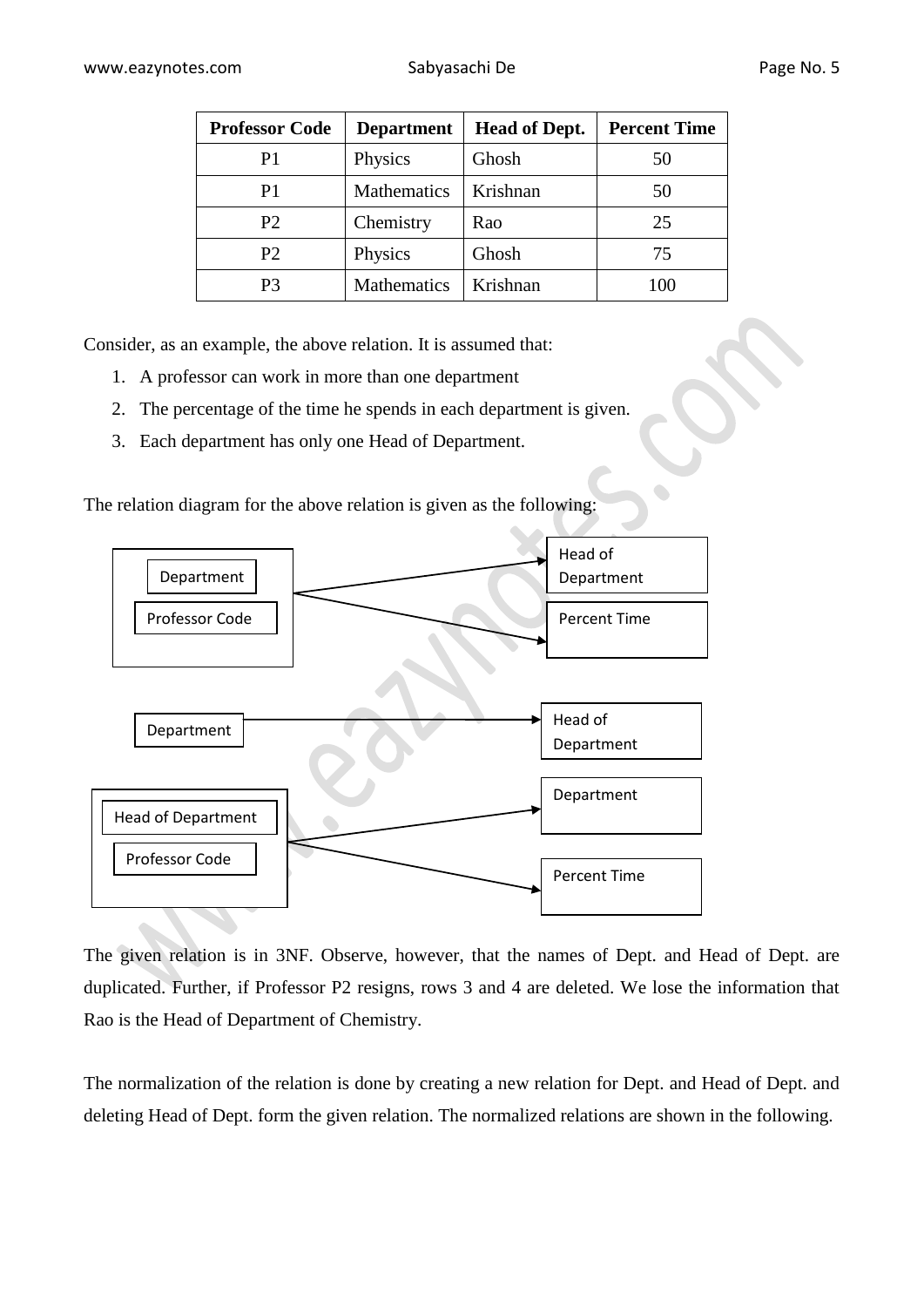| <b>Professor Code</b> | <b>Department</b> | <b>Percent Time</b> |
|-----------------------|-------------------|---------------------|
| P <sub>1</sub>        | Physics           | 50                  |
| P1                    | Mathematics       | 50                  |
| P2                    | Chemistry         | 25                  |
| P <sub>2</sub>        | Physics           | 75                  |
| P3                    | Mathematics       | 100                 |

| <b>Department</b> | <b>Head of Dept.</b> |
|-------------------|----------------------|
| Physics           | Ghosh                |
| Mathematics       | Krishnan             |
| Chemistry         | Rao                  |

See the dependency diagrams for these new relations.



## **Fourth Normal Form (4NF)**

When attributes in a relation have multi-valued dependency, further Normalization to 4NF and 5NF are required. Let us first find out what multi-valued dependency is.

A **multi-valued dependency** is a typical kind of dependency in which each and every attribute within a relation depends upon the other, yet none of them is a unique primary key.

We will illustrate this with an example. Consider a vendor supplying many items to many projects in an organization. The following are the assumptions:

- 1. A vendor is capable of supplying many items.
- 2. A project uses many items.
- 3. A vendor supplies to many projects.
- 4. An item may be supplied by many vendors.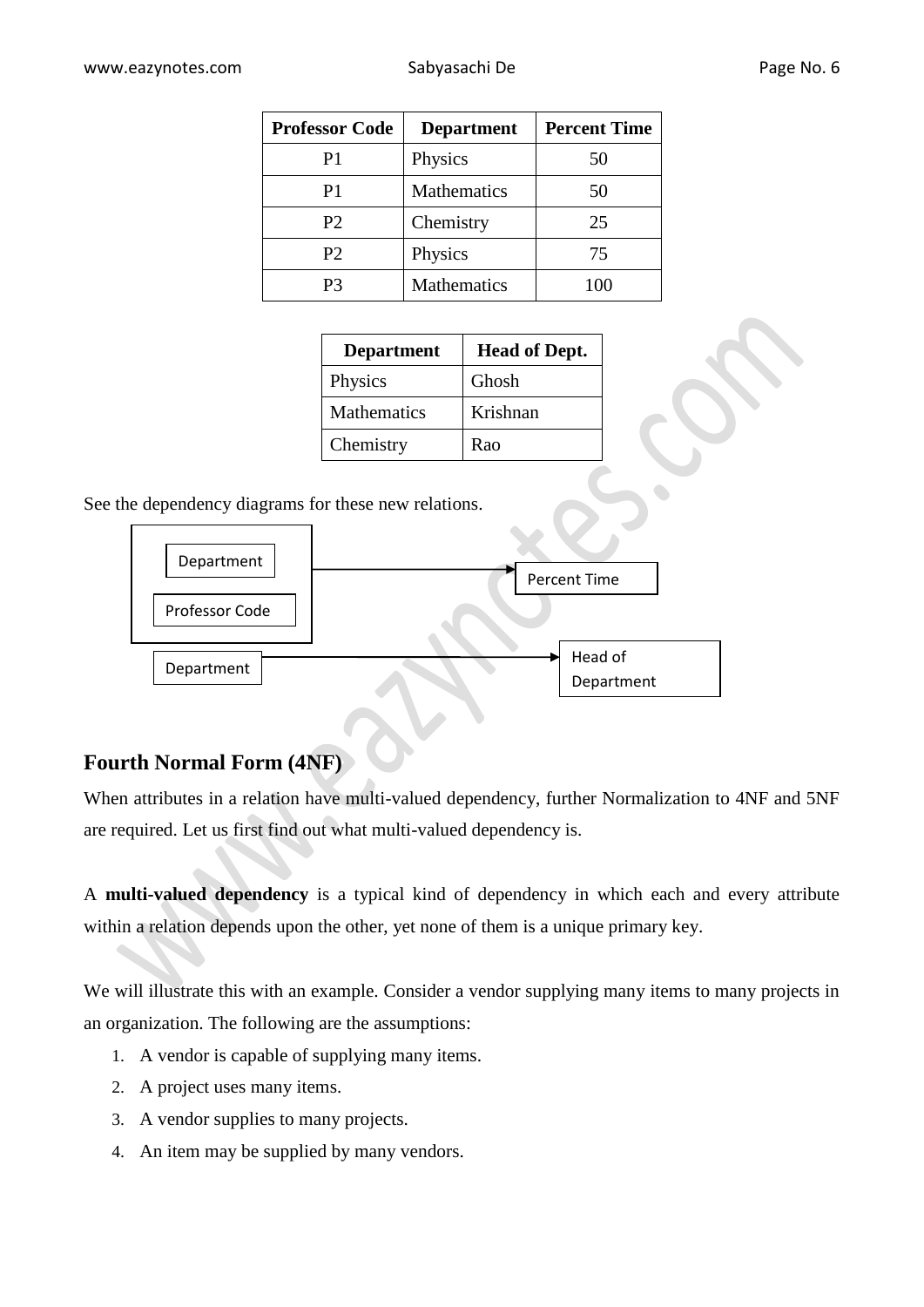A multi valued dependency exists here because all the attributes depend upon the other and yet none of them is a primary key having unique value.

| <b>Vendor Code</b> | <b>Item Code</b> | Project No.    |
|--------------------|------------------|----------------|
| V <sub>1</sub>     | I <sub>1</sub>   | P <sub>1</sub> |
| V <sub>1</sub>     | I2               | P <sub>1</sub> |
| V <sub>1</sub>     | I <sub>1</sub>   | P <sub>3</sub> |
| V <sub>1</sub>     | I2               | P <sub>3</sub> |
| V <sub>2</sub>     | I2               | P <sub>1</sub> |
| V <sub>2</sub>     | I3               | P <sub>1</sub> |
| V <sub>3</sub>     | I <sub>1</sub>   | P <sub>2</sub> |
| V3                 | 11               | P <sub>3</sub> |

The given relation has a number of problems. For example:

- 1. If vendor V1 has to supply to project P2, but the item is not yet decided, then a row with a blank for item code has to be introduced.
- 2. The information about item I1 is stored twice for vendor V3.

Observe that the relation given is in 3NF and also in BCNF. It still has the problem mentioned above. The problem is reduced by expressing this relation as two relations in the Fourth Normal Form (4NF). A relation is in 4NF if it has no more than one independent multi valued dependency or one independent multi valued dependency with a functional dependency.

The table can be expressed as the two 4NF relations given as following. The fact that vendors are capable of supplying certain items and that they are assigned to supply for some projects in independently specified in the 4NF relation.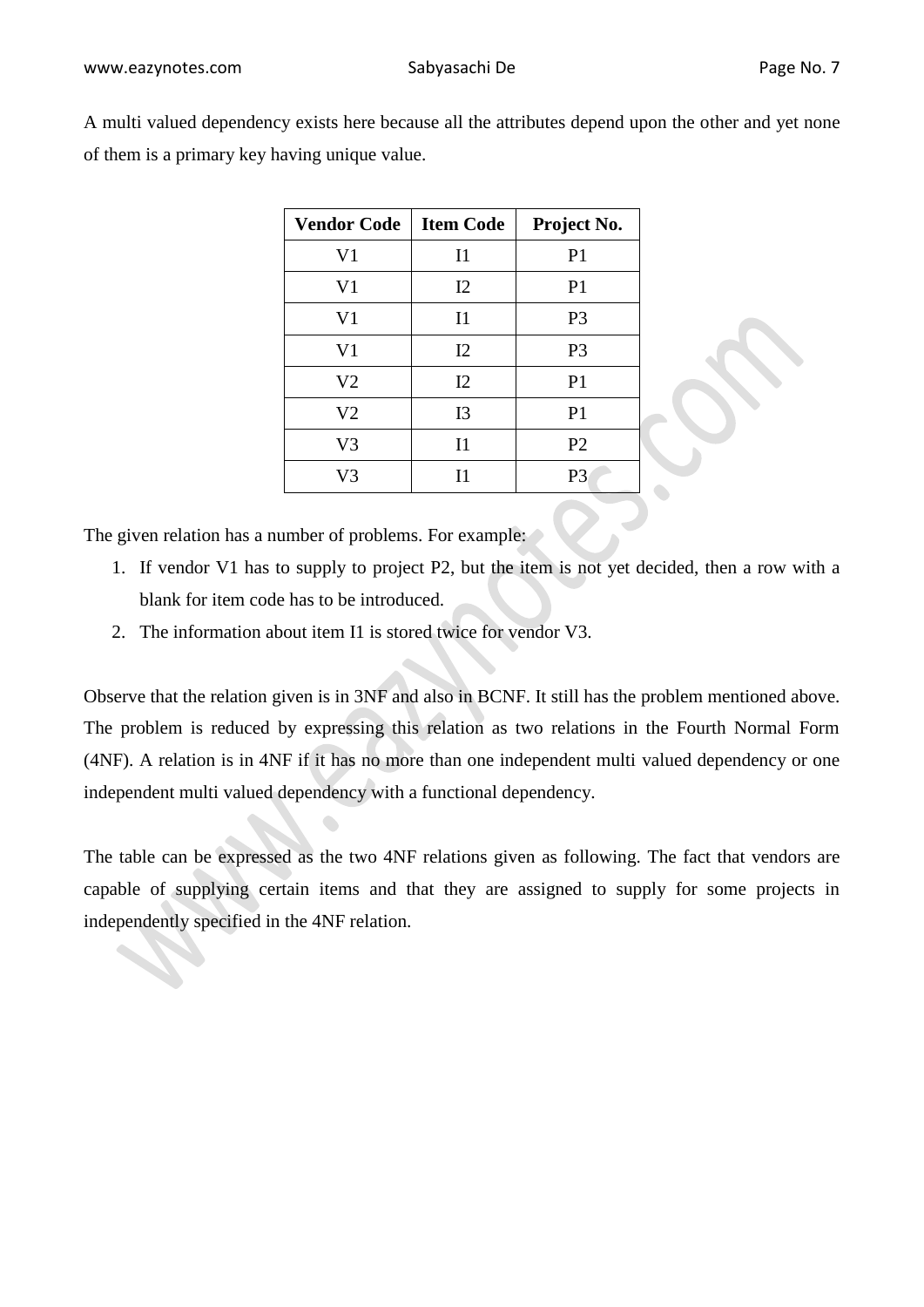| <b>Vendor Code</b> | <b>Item Code</b> |
|--------------------|------------------|
| V <sub>1</sub>     | I <sub>1</sub>   |
| V <sub>1</sub>     | I2               |
| V <sub>2</sub>     | 12               |
| V <sub>2</sub>     | I3               |
| V3                 | Τ1               |

Vendor-Supply

| Vendor-Project |  |  |  |  |  |
|----------------|--|--|--|--|--|
|----------------|--|--|--|--|--|

| <b>Vendor Code</b> | Project No.    |
|--------------------|----------------|
| V1                 | P1             |
| V1                 | P <sub>3</sub> |
| V2                 | P1             |
| V3                 | P?             |

#### **Fifth Normal Form (5NF)**

These relations still have a problem. While defining the 4NF we mentioned that all the attributes depend upon each other. While creating the two tables in the 4NF, although we have preserved the dependencies between Vendor Code and Item code in the first table and Vendor Code and Item code in the second table, we have lost the relationship between Item Code and Project No. If there were a primary key then this loss of dependency would not have occurred. In order to revive this relationship we must add a new table like the following. Please note that during the entire process of normalization, this is the only step where a new table is created by joining two attributes, rather than splitting them into separate tables.

| Project No.    | <b>Item Code</b> |
|----------------|------------------|
| P <sub>1</sub> | 11               |
| P <sub>1</sub> | 12               |
| P <sub>2</sub> | 11               |
| P <sub>3</sub> | 11               |
| P3             | 13               |